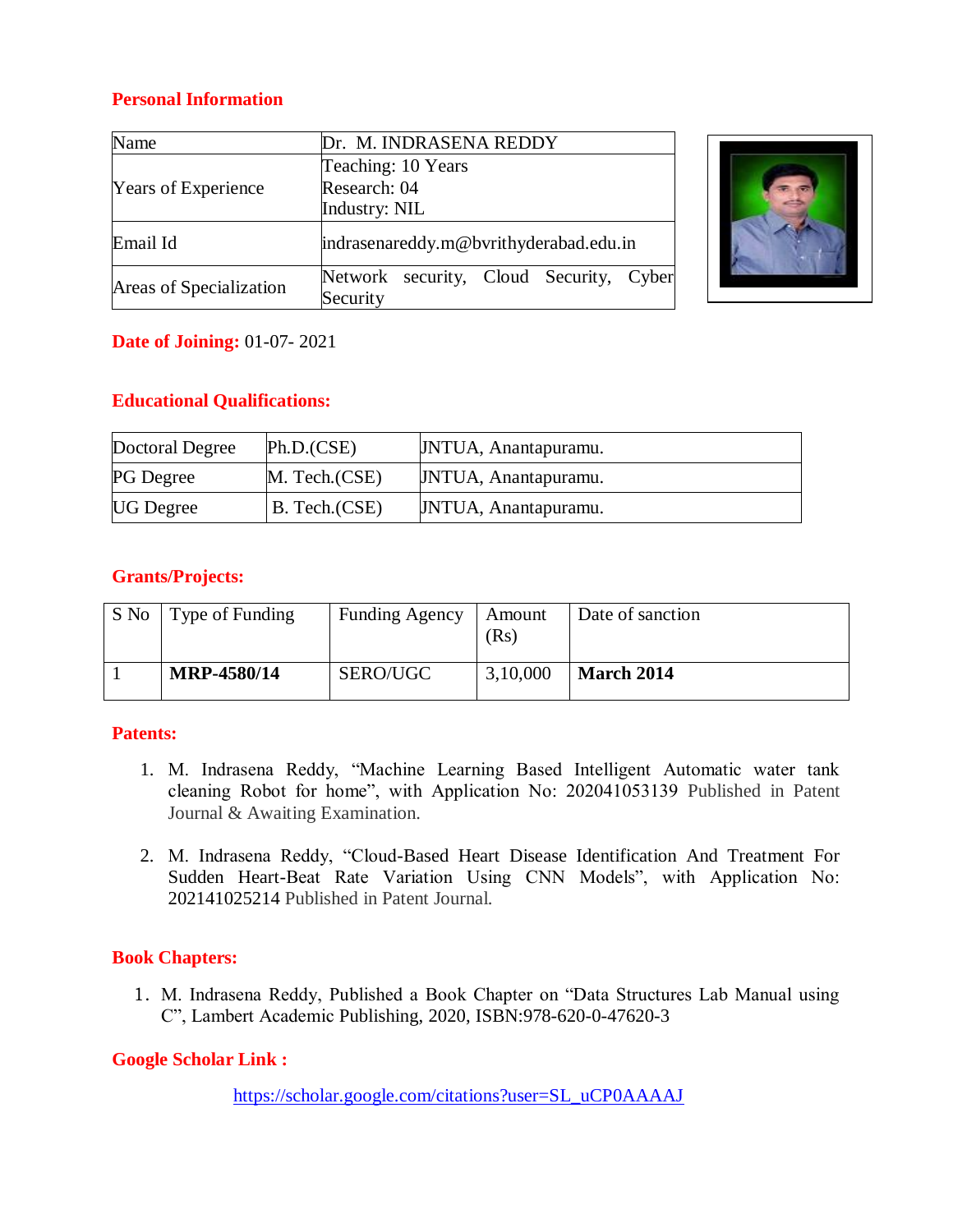### **PUBLICATIONS:**

### **SCI/SCI-E/ESCI Journals:**

- 1. M. Indrasena Reddy, Dr. A.P Siva Kumar ["A secured cryptographic system based on](javascript:void(0))  [DNA and a hybrid key generation approach"](javascript:void(0)) Bio Systems **Elsevier** vol-197, June 2020, pp. 104207. https://doi.org/10.1016/j.biosystems.2020.104207 (SCI)
- 2. M. Indrasena Reddy, Dr. A.P Siva Kumar "An efficient data transmission approach using IAES-BE" cluster computing **Springer** vol-23, April 2020, pp.1633-1645. DOI 10.1007/s10586-020-03098-y (SCI-E)
- 3. M. Indrasena Reddy, Dr. A.P Siva Kumar "A Modified Advanced Encryption Standard Algorithm" Journal of mechanics of continua and mathematical science, issue-5, jan-2020, pp.333-341. https://doi.org/10.26782/jmcms.spl.5/2020.01.00027 (E-SCI)
- 4. M. Indrasena Reddy, Dr. A.P Siva Kumar "A Secure Approach for Data Transmission in computer networks using Modified Advanced Encryption Standard Algorithm" Journal of mechanics of continua and mathematical science, issue-3, Sep 2019, pp.14-28. https://doi.org/10.26782/jmcms.spl. 3/2019.09.00002 (E-SCI)

### **Scopus Journals:**

- 1. M. Indrasena Reddy, Dr. A.P Siva Kumar "Design and Implementation of high security cryptography for network applications by Using Bit Transition Encoder and Decoder" International Journal of Engineering & Advanced Technology, vol-8, issue-6, august 2019, pp.4476-4482.
- 2. M. Indrasena Reddy, Dr. A.P Siva Kumar "Secured data transmission using wavelet Based steganography and cryptography by using AES algorithm" procedia computer science, Vol-85, 2016, 62-69.
- 3. M. IndraSena Reddy, "Wireless Application Protocol for Potential Threats to Mobile Agent Network Security", Journal of Electronic science and Technology, VOL.10, NO.3, September 2012, Digital Object Identifier: 10.3969/j.issn.1674-862X.2012.03.005.

### **Non Scopus Journals:**

- 1. M. IndraSena Reddy, K Subba Reddy and V Uday Kumar "A Practical Approach for Secured Data Transmission using Wavelet based Steganography and Cryptography", International Journal of Computer Applications (0975 – 8887) Volume 67– No.10, April 2013.
- 2. M. IndraSena Reddy, K Subba Reddy and V Uday Kumar "red Data Transmission using Wavelet based Steganography and Cryptography", International Journal of Computer Applications (0975 – 8887) Volume 67– No.10, April 2013.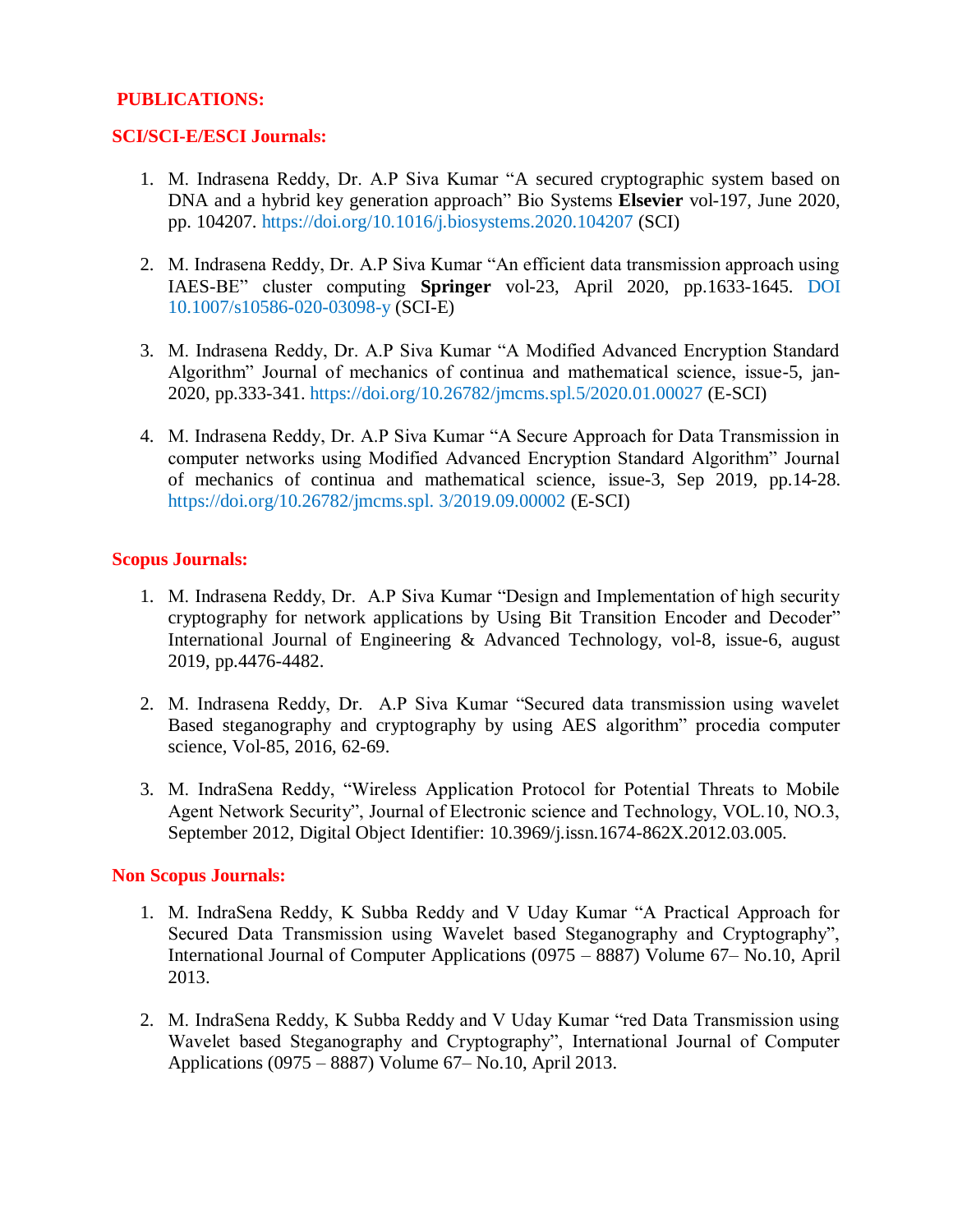- 3. M. IndraSena Reddy, K Subba Reddy and V Uday Kumar "Human Computing and Machine Understanding of Human Behaviour", International Journal of Emerging Research in Management &Technology ISSN: 2278-9359 (Volume-2, Issue-4), April, 2013.
- 4. M. IndraSena Reddy, K Subba Reddy and V Uday Kumar "Foolproof Security for Key Stroke Biometrics", (IJCSIT) International Journal of Computer Science and Information Technologies, Vol. 4 (2) , 2013, 315 – 318
- 5. M. IndraSena Reddy and M. Subba Reddy, "Key Distillation process on Quantum cryptography protocols in Network Security", International journal of Advanced Research computer science and Software Engineering, Vol.2, Issue 6, 2012
- 6. M. IndraSena Reddy, "Image Compression Techniques by using wavelet", Journal of information engineering and applications, Vol.2, No.5, 2012.
- 7. M. IndraSena Reddy, "Establishment of Public Key Infrastructure for Digital Signatures", Computer Engineering and Intelligent Systems, Vol 2, No.6, 2011, pp.33-43.
- 8. M. IndraSena Reddy, "A Practical Approach for Implementation of Public Key Infrastructure for Digital Signatures", Computer Engineering and Intelligent Systems, Vol 1, No.2, 2011, pp. 29-38.
- 9. M. IndraSena Reddy and M. Subba Reddy, "Different medias of steganography-An emerging field of network security", International journal of computer science and information technology, Vol.3, No.2, 2012.
- 10. M. Purushotham Reddy, K. Subba Reddy, M. Indra Sena Reddy, G. Sreenivasulu, "Host based information gathering Honey Spots for network security", IJCER, Vol.2, No.2, 2012.

### **International Conferences:**

- 1. M. IndraSena Reddy et.al has published a paper in an "International Conference on Emerging trends in Engineering Sciences and Management (ICEESM)" with a title as "Design and Implementation of Cryptography System for Image, Audio and Video Files"
- 2. M. IndraSena Reddy et.al has published a paper in an "International Conference on Emerging trends in Engineering Sciences and Management (ICEESM)" with a title as "A Practical approach for secured data transmission using wavelet-based S&C using AES Algorithm"
- 3. M. IndraSena Reddy et.al has published a paper in an "International Conference on computational modelling and security (CMS 2016)" with a title as "secured data transmission using wavelet-based S&C using AES Algorithm"
- 4. M. IndraSena Reddy et.al has published a paper in an "International Conference on Nanoscience, Engineering & Advanced Computing (ICNEAC-2011).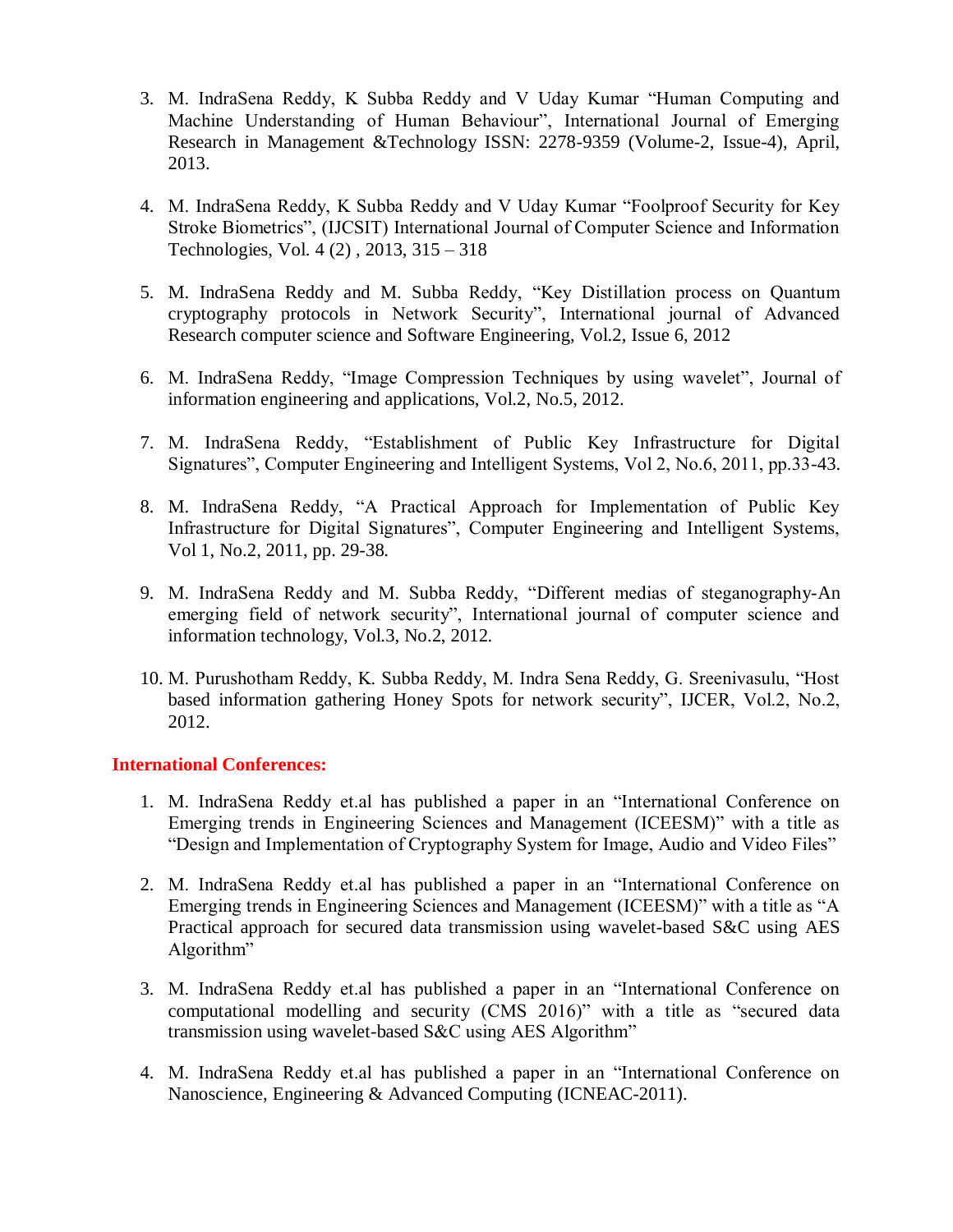### **Short Term Courses (NPTEL/SWAYAM):**

- **1. Coursera** certificate is awarded to **M. INDRASENA REDDY** for successfully completing the course **"Programming for Everybody (Python)"** the period from **Jan'20 to May'20.**
- **2. NPTEL** certificate is awarded to **M. INDRASENA REDDY** for successfully completing the course **"Compiler Design"** with a consolidated score of 68**%** for the period from **Jan'20 to Apr'20.**
- **3. NPTEL** certificate is awarded to **M. INDRASENA REDDY** for successfully completing the course **"Accreditation and Outcome based Learning"** with a consolidated score of **75%** for the period from **Aug'19 to Oct'19.**
- **4. NPTEL** certificate is awarded to **M. INDRASENA REDDY** for successfully completing the course **"Introduction to Automata, Languages and Computation"** with a consolidated score of 73**%** for the period from **Jan'19 to Apr'19.**
- **5. NPTEL** certificate is awarded to **M. INDRASENA REDDY** for successfully completing the course **"Problem Solving through Programming in C"** with a consolidated score of **72%** for the period from **Jan'18 to Apr'18.**
- **6. NPTEL** certificate is awarded to **M. INDRASENA REDDY** for successfully completing the course **"Cryptography and Network Security"** with a consolidated score of **69%** for the period from **Jan'18 to Apr'18.**

### **Workshops Attended:**

- 1. Mr. M. Indrasena Reddy attended one week Workshop on "National Level Online Bootcamp of Career Building with Python" organized by Codegnan IT Solutions, on 1st to 7th Jun 2020
- 2. Mr. M. Indrasena Reddy attended one week Workshop on "Natural Language Process on Artificial Intelligence" organized by Codegnan IT Solutions, on 17th to 21 Jun 2020.
- 3. Mr. M. Indrasena Reddy, Two Day workshop on "Artificial Intelligence and Deep Learning" Organized by the RGMCET, Nandyal on 04.01.2019 & 05.01.2019
- 4. Mr. M. Indrasena Reddy, attended a 6-day Workshop on "Android Firebase" organized by Dept. of CSE, RGMCET, Nandyal on  $16<sup>th</sup>$  to  $21<sup>st</sup>$  Mar' 2018
- 5. Mr. M. Indrasena Reddy attended Two Day National Level Workshop on "Research Writing: Theory & Praxis" organized by dept. of English, RGMCET, Nandyal on 15th & 16th Sep' 2017.
- 6. Mr. M. Indrasena Reddy attended a one Week Workshop on "Research Methodologies", held at JNTU, Anantapur during 15/06/2015 to 20/06/2015.